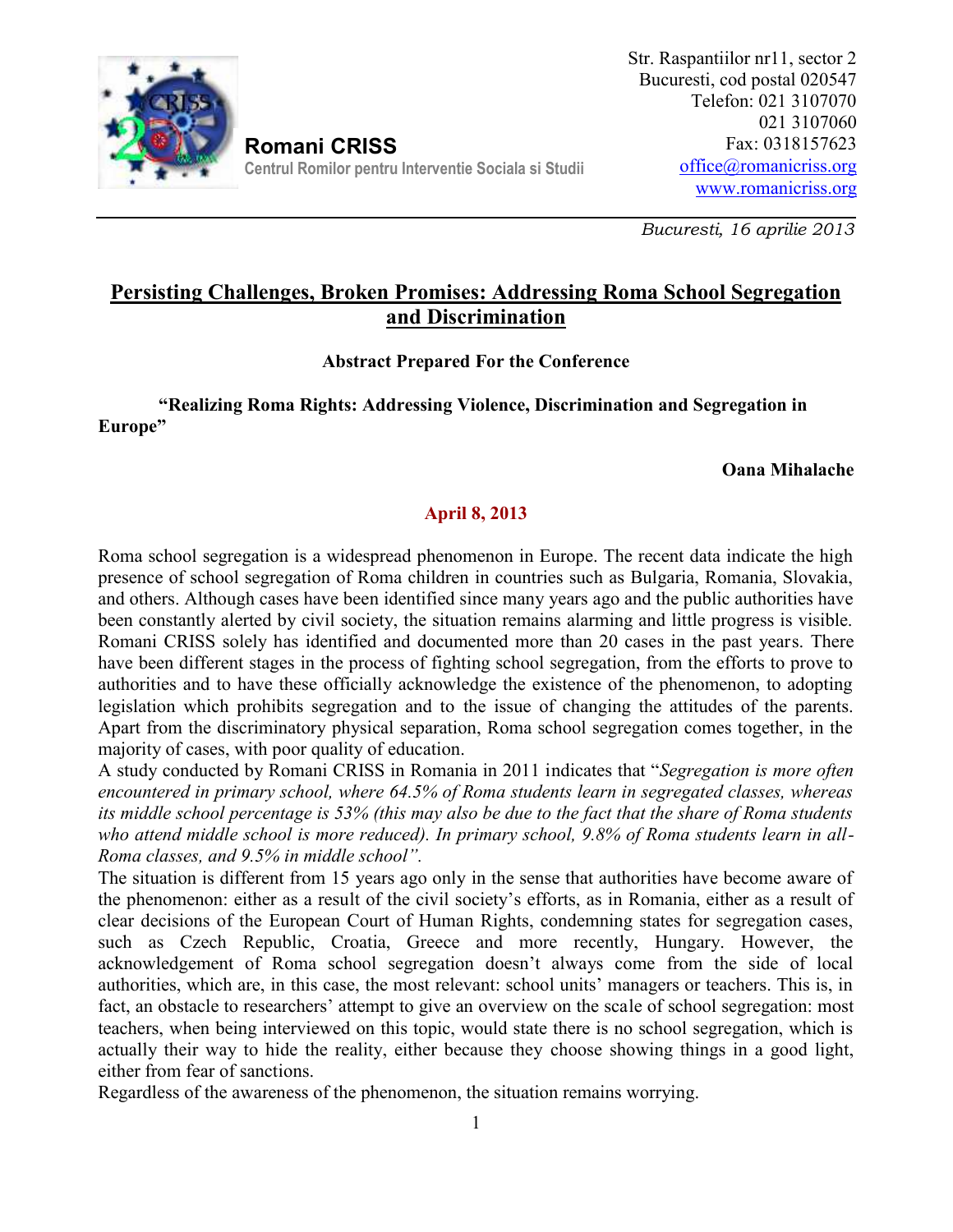School segregation has appeared in different contexts, depending from country to country. Sometimes it was the case of governments' policy to form different Roma classes, in order to prepare Roma students to better integrate in the society, while in other countries it was the response of school units to non-Roma parents' requests to avoid having their children learning in the same school unit as Roma children. Further, school segregation is associated with residential segregation very often.

School segregation is manifested in different forms, which are common for all European countries where this phenomenon is encountered. Roma children are enrolled in separated schools, separated buildings, belonging to the same school, or to separated classes. A very serious form of Roma school segregation is the enrolment of Roma children in special schools, as a result of abusive diagnosis as children with special education needs or with mental disabilities.

Regardless of its causes or forms, school segregation is a serious threat to human dignity and to the principle of equal access to education. Its impact manifests on a very long-term and it reflects not only on the Roma children, but on their families, as a whole, as well. Not enjoying the same school benefits as non-Roma children has negative effects on the employment opportunities, as well as on their entire future.

It is a fact that Roma pupils in segregated classes have a significantly higher risk of illiteracy. A study shows 1 that*"around 15% of pupils in classes with a majority of Roma children are illiterate, compared to around 4% of the other Roma pupils."*

Although mechanisms to address school segregation exist, until present, these have failed to prove significant efficiency. For example, Romani CRISS has used documented cases of school segregation to lobby the authorities, jointly with other representatives of the civil society, to adopt specific legislation combating school segregation. However, almost six years after the adoption of this piece of legislation, its results are very weak, in terms of implementation.

In spite of the significant number of European Court of Human Rights' decisions on Roma school segregation (against Czech Republic, Croatia, Greece and Hungary), significant changes haven't been achieved. This is clearly the case for the D.H. and others v. Czech Republic, as a Joint NGO submission to the Committee of Ministers, from November 2012 states: 5 years after the ECHR decision, in the Czech Republic Roma children are still segregated, including in one school where one of the D.H. plaintiff studied.

How come, after quite several European Court of Human Rights decisions, after so many years of efforts in combating Roma school segregation, so low results are visible?

First of all, for many cases, those who struggle to contribute to the eradication of this phenomenon don't actually know what the extent of it is. This is the result of the education systems' failure to collect data on this. Although it is crucial to have initial data before starting to work on combating segregation plans, this doesn't happen, not even in those countries where the law requests for periodical data collection, such as Romania.

Secondly, those who are directly responsible for creating school segregation situations are never properly sanctioned.

The local communities are silent – there is a lack of powerful initiative coming from Roma parents, dissatisfied with the quality of education their children benefit from. On the other side, there are common initiatives of non-Roma parents, who won't accept their children to learn in the same school unit as Roma. The voices of the non-Roma parents are always the ones to be heard by the decision-makers. In fact, this is one of the primary factors mentioned by school managers or teachers when motivating Roma school segregation.

The most important signal against Roma school segregation should come from Roma parents. However, taking into account the officials' reluctance to hearing Roma's needs and requests, these

<sup>1</sup> Come Closer – Inclusion and Exclusion of Roma in Present-Day Romanian Society, Bucharest 2008